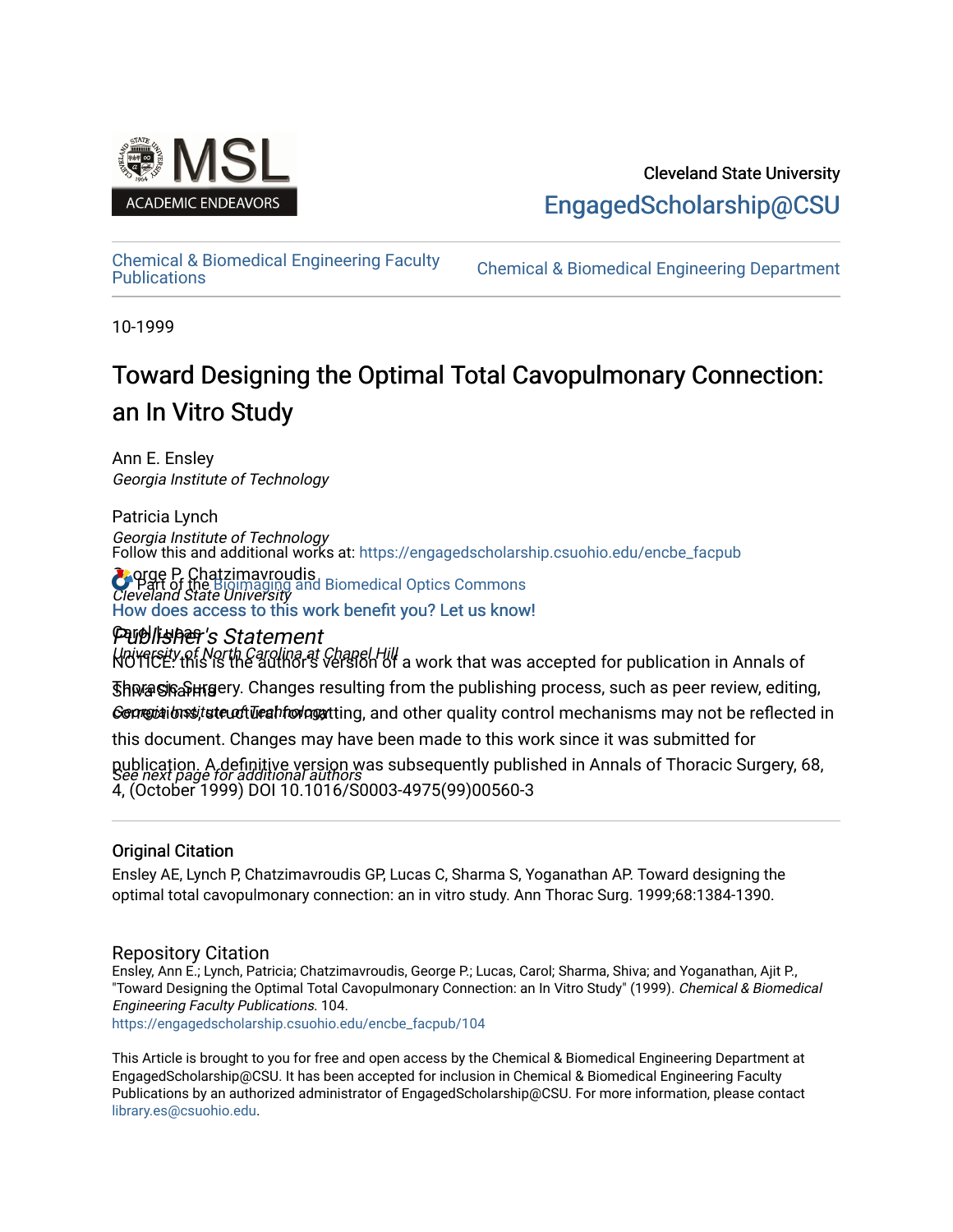## Authors

Ann E. Ensley, Patricia Lynch, George P. Chatzimavroudis, Carol Lucas, Shiva Sharma, and Ajit P. Yoganathan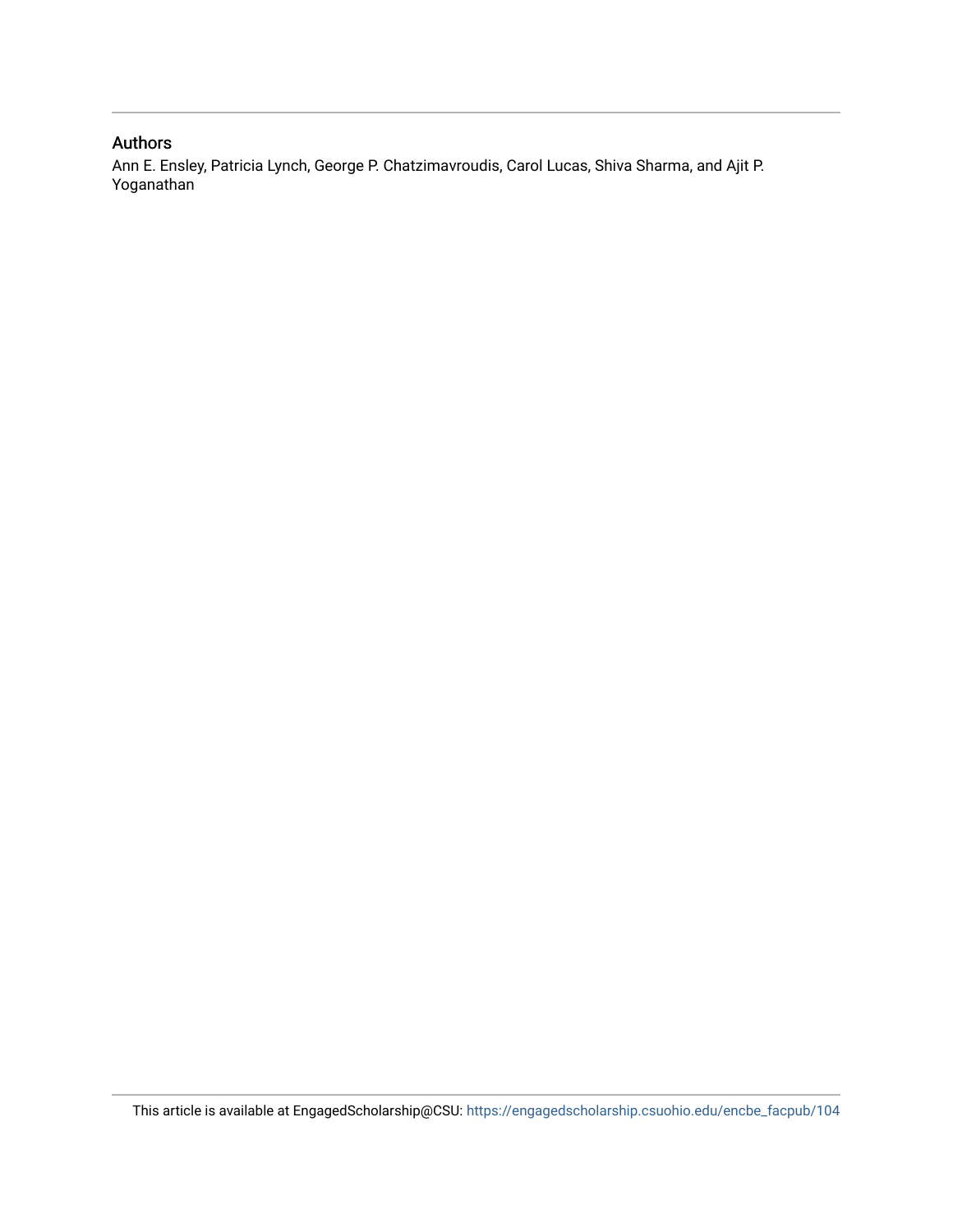# **Toward Designing the Optimal Total Cavopulmonary Connection: An In Vitro Study**

**Ann E. Ensley, BS, Patricia Lynch, PhD, George P. Chatzimavroudis, PhD, Carol Lucas, PhD, Shiva Sharma, MD, and Ajit P. Yoganathan, PhD** 

**Schools of Biomedical and Chemical Engineering, Petit Institute for Bioengineering and Bioscience, Georgia Institute of Technology, Atlanta, Georgia, and Department of Biomedical Engineering, University of North Carolina at Chapel Hill, Chapel Hill, North Carolina** 

*Background***. Understanding the total cavopulmonary connection (TCPC) hemodynamics may lead to improved surgical procedures which result in a more efficient modified circulation. Reduced energy loss will translate to less work for the single ventricle and although univentricular physiology is complex, this improvement could contribute to improved postoperative outcomes. Therefore to conserve energy, one surgical goal is optimization of the TCPC geometry. In line with this goal, this study investigated whether addition of caval curvature or flaring at the connection conserves energy.** 

*Methods***. TCPC models were made varying the curvature of the caval inlet or by flaring the anastomosis. Steady flow pressure measurements were made to calculate the power loss attributed to each connection design over a range of pulmonary flow splits (70:30 to 30:70). Particle flow visualization was performed for each design and was qualitatively compared to the power losses.** 

*Results***. Results indicate that curving the cavae toward** 

**The total cavopulmonary connection (TCPC) is a modi-fication of the original surgical repair of tricuspid atresia introduced by Francis Fontan [1] and is used for the management of single ventricle congenital heart disease. This procedure, which involves the anastomosis of the inferior (IVC) and superior vena cava (SVC) directly to the unbranched pulmonary artery (excluding most or all of the right atrium) has been the focus of recent studies in an attempt to reduce postoperative complications and improve functional outcome for patients.** 

**Other researchers, including Lins and associates [2] and Laks and associates [3] proposed the idea of a unidirectional cavopulmonary connection where the SVC and IVC were connected exclusively to the left (LPA) and right pulmonary arteries (RPA), respectively. By having a fenestration in the inferior channel, this design would provide lower IVC pressure while matching the typically higher IVC flow to the larger right lung volume. Although this was an energetically favorable design idea, Srivastava and associates [4] later proposed the need for** 

**one pulmonary artery is advantageous only when the flow rate from that cavae matches the flow to the pulmonary artery. Under other pulmonary flow split conditions, the losses in the curved models are significant. In contrast, fully flaring the anastomosis reduced losses over the range of pulmonary flow splits. Power losses were 56% greater for the curving as compared to flaring. Fully flaring without caval offset reduced losses 45% when compared to previous models without flaring. If flaring on all sides was implemented with caval offset, power losses reduced 68% compared to the same nonflared model.** 

*Conclusions***. The results indicate that preferentially curving the cavae is only optimal under specific pulmonary flow conditions and may not be efficient in all clinical cases. Flaring of the anastomosis has great potential to conserve energy and should be considered in future TCPC procedures.** 

**hepatic venous perfusion to both lungs to avoid the complication of pulmonary arteriovenous malformations (the so-called hepatic factor). If hepatic venous perfusion is necessary for the pulmonary circulation, the theoretical advantages of the unidirectional design may be negated.** 

**Refocusing on the TCPC, with the above considerations in mind, this study specifically focused on the dissipative power losses associated with different connection types, and how in the surgical phase, those losses can be minimized. Energy conservation in Fontan patients' circulation may be very important considering there is only one functional ventricle to pump blood both to the systemic circulation and lungs. This increased work on the heart could be reduced if the efficiency of the modified connection is improved. Turning to the hemodynamics of the cavae to pulmonary artery anastomosis, our previous work [5] showed that collision of caval flows at the connection results in high dissipative energy losses and that introduction of offset between the caval inlets reduces those losses. Using computational fluid dynamics, de Leval and associates [6] also reported a decrease in dissipated power with an increase of at least 1.0 cm in caval offset. Therefore, in addition to offset, are there additional surgical measures that would ensure a more efficient connection? Previous computational models also**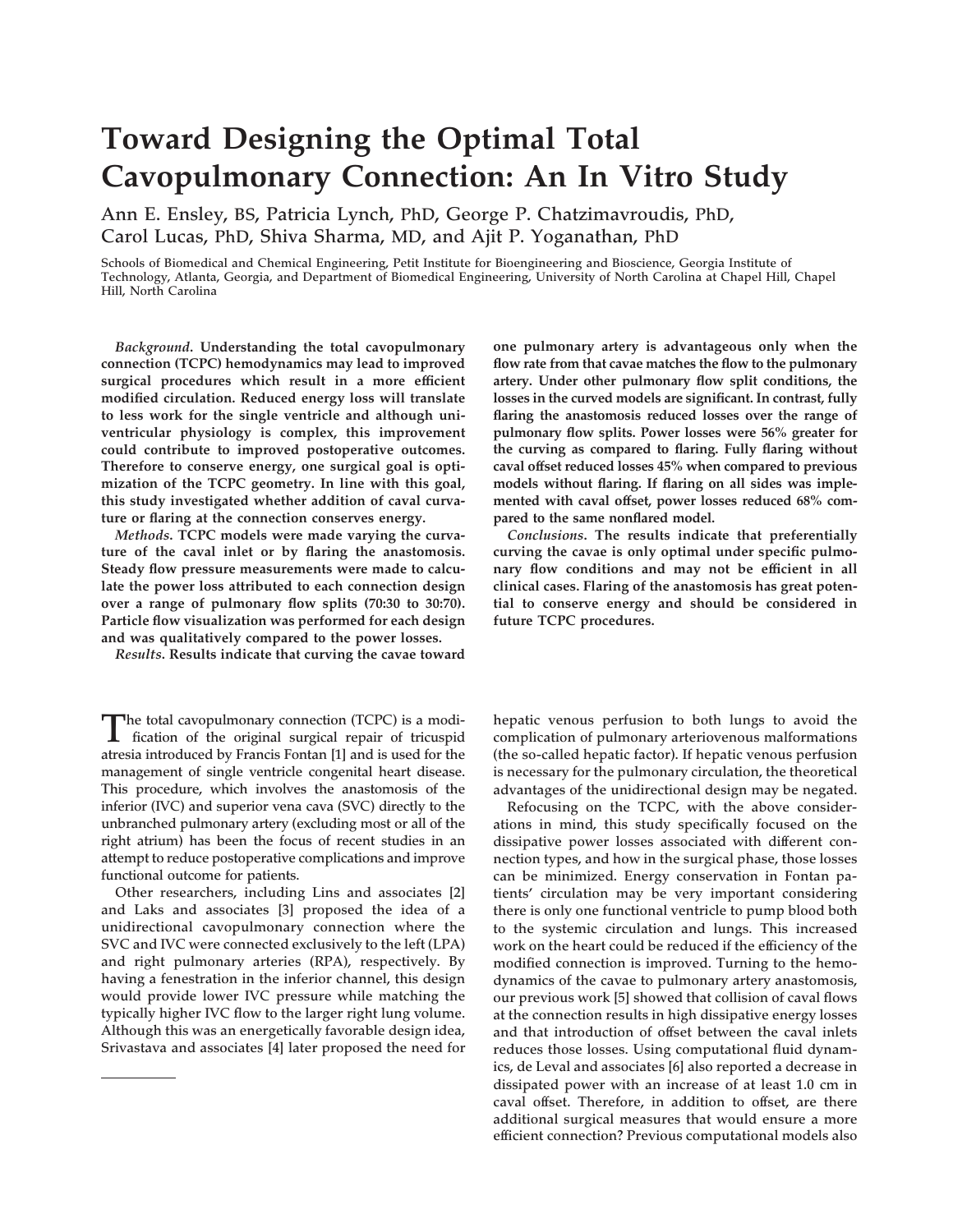

*Fig 1. Curved TCPC model with a 0.5 diameter caval offset.* 

**suggest that enlarging the IVC anastomosis reduces head loss [6]. The aim of the present study was to investigate whether the addition of preferential cavae to pulmonary artery (PA) curvature or flaring at the IVC and SVC connection sites conserves any additional amounts of energy.** 

#### **Material and Methods**

**Glass models of a TCPC were custom-crafted, varying the geometry of the cavopulmonary anastomosis. A total of 9 models were studied to investigate the effects of curvature or flaring at the TCPC on the efficiency of the new geometry.** 

#### *Curved Models*

**Figure 1 is a schematic of one curved model. The inner diameter of both cavae and pulmonary arteries was 14 mm. The IVC was curved towards the RPA by attaching both the medial and lateral wall of the IVC each 7 mm (or 1⁄2 diameter) to the right of normal incidence. The SVC was curved toward the LPA using the same method. This produced an effective radius of curvature of approximately 15 mm. Four models were constructed with varying caval offsets of 0 mm (0.0-diameter offset), 7 mm (0.5-diameter offset), 14 mm (1.0-diameter offset) and 21 mm (1.5-diameter offset). Offset was defined as the horizontal distance between the caval midpoints.** 

#### *Flared Models*

**Figure 2 is a schematic of the 5 flared models. In designs 1–4, the radius of curvature of the flaring was approximately 10 mm whereas in design 5 there was less curvature (radius of curvature approximately 5 mm). Design 1 incorporated flaring on all sides of the anastomosis in addition to a 0.0-diameter offset. Designs 2–5 had a 1.0-diameter caval offset with flaring located at different sides of the anastomosis (ie, A, B, C, and D in Fig 2). Designs 2 and 5 were flared at sites B and D (but with** 



*Fig 2. Designs 1 through 5 flared TCPC models. (A) Design 1; (B) Design 2; (C) Design 3; (D) Design 4; (E) Design 5.*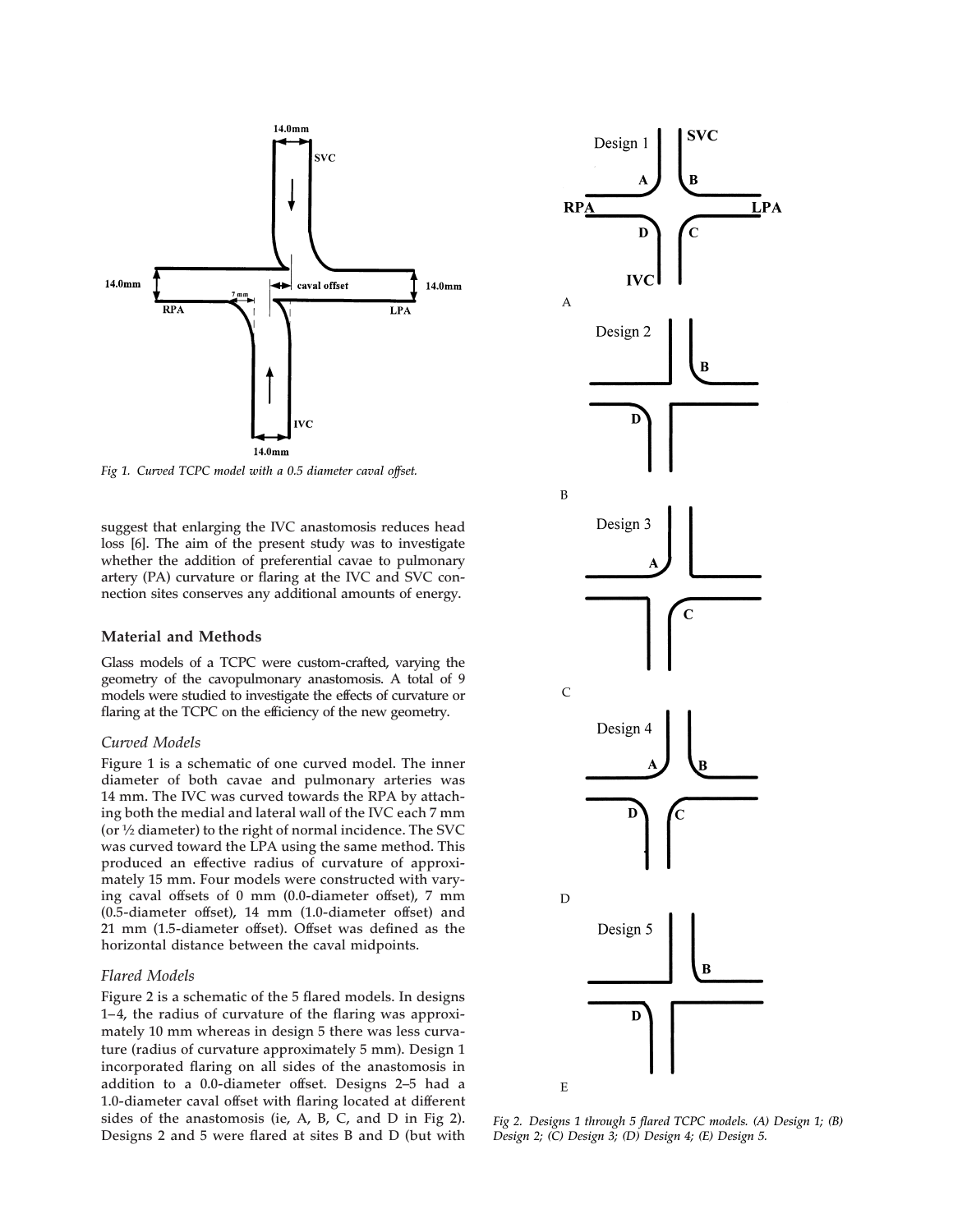**different radii of curvature), design 3 at sites A and C, and design 4 at sites A, B, C, and D.** 

**The 14.0-mm inner diameter dimension of the curved and flared models was based on magnetic resonance imaging (MRI) scans performed on an 8-year-old Fontan patient.** 

#### *Pressure Measurements*

**A constant pressure head was used to drive the steady flow loop used for these experiments. The true flow rates were measured with 3 rotometers (Dakota Instruments, Monsey, NY): one for the total caval flow rate, one for the IVC flow and the third for the RPA flow. In an effort to simulate physiologic exercise conditions, the combined caval flow rate was also fixed at 4 L/min. The SVC: IVC flow ratio was also fixed at 40:60, to reflect the flow rates seen in young children [7–9]. To simulate the variable pulmonary resistance, the RPA flow was varied from 30% of the total caval inlet flow to 70%, in 10% increments. The kinematic viscosity of blood was reproduced using an aqueous solution of glycerin as the working fluid (kinematic viscosity of**   $3.5 \times 10^{-6} \pm 1.0 \times 10^{-7}$  m<sup>2</sup>/s). Viscosity was measured using a **Cannon-Fenski model 100 viscometer (Fisher Scientific, Pittsburgh, PA) and recorded throughout the experiment. Static pressure measurements were made at the center of each vessel, 10 cm from the connection site with blunt metal catheters inserted through 1-mm holes in each model. A multiple range pressure transducer (model DP15TL with diaphragm 3–24, Validyne Engineering Corporation, Northridge, CA) calibrated for a range of 0–15 mmHg was used to measure the pressure within each branch in reference to the inferior vena cava. The pressure transducer was interfaced to an A/D board and pressure data were collected on a PC using a custom software package. The data were digitized at a rate of 1 kHz over 5 seconds and averaged to produce a single mean value for static pressure.** 

#### *Flow Visualization*

**Particle flow visualization was performed on each of the**  models by suspending neutrally buoyant 40  $\mu$ m Pliolite **particles (Goodyear Chemicals, Akron, OH) in the water/ glycerin solution. The model was illuminated along the centerline with a sheet of 200-W incandescent light to maximally visualize the flow from the motion of the particles. Using the same experimental flow system and conditions described previously for pressure measurements, video images of the flow were recorded. In addition, the particle streamlines were captured with a 35-mm camera using a shutter speed of 1/30 second, an f-stop of 5.6 and black and white ASA 400 speed film.** 

#### *Data Analysis*

Static pressure (P<sub>i.s</sub>) measured in the center of each vessel and the volumetric flow rate  $(Q_i)$  were used to **determine the total power loss associated with each total cavopulmonary configuration. First, the dynamic pres**sure  $(P_{i,k}$  was calculated from the velocity  $(u)$  and **density data (***p***) using the equation:** 

$$
P_{i,ke} = 1/2pu^2
$$

**The velocity (***u***) was calculated using the cross-sectional area and the volumetric flow rate measured via rotometers. Next, both the rate of kinetic and potential energy losses were calculated (Eke,loss and Es,loss, respectively) using the simplified Bernoulli equation:** 

$$
E_{\rm ke,loss} = (Q_{\rm ivc} \cdot P_{\rm ivc,ke} + Q_{\rm svc} \cdot P_{\rm svc,ke}) - (Q_{\rm rpa} \cdot P_{\rm rpa,ke} + Q_{\rm lpa} \cdot P_{\rm lpa,ke})
$$
  

$$
E_{\rm s,loss} = (Q_{\rm ivc} \cdot P_{\rm ivc,s} + Q_{\rm svc} \cdot P_{\rm svc,s}) - (Q_{\rm rpa} \cdot P_{\rm rpa,s} + Q_{\rm lpa} \cdot P_{\rm lpa,s})
$$

**Total power loss (rate of energy loss) for each model was determined by summing the kinetic and potential contributions as follows:** 

$$
E_{\text{total, loss}} = E_{\text{ke, loss}} + E_{\text{s, loss}}
$$

**An average of 5000 data points were collected at each location making the use of a 2 sample** *t***-test with 95% confidence valid for statistical analysis and** *p* **values of less than 0.05 were considered significant.** 

#### **Results**

#### *Power Loss*

**CURVED MODELS. Figure 3 shows the results for the curved models. The same trend can be seen in all cases. At a flow split of 70% to the RPA (right end of the graph), the power losses for all models were in the range of 4.5 to 6.5 mW. The minimum power losses were measured when the inferior vena cava and right pulmonary artery flow rates were equal (60% of the flow to the RPA). As this flow split to the RPA decreased, an increase in power loss was observed. In other words, as more flow was forced toward the LPA the power losses increased, reaching their maximum at 11–14.5 mW for a flow split of 30% to the RPA (left end of the graph). There were minor, but statistically significant (***p* < **0.0005) differences in the power losses as the degree of offset increased.** 

**FLARED MODELS. Figure 4 summarizes the power losses versus flow split for each of the flared models. The power loss for all of the designs was lowest at the 50:50 RPA:LPA flow split and increased as this flow ratio reached both 70:30 and 30:70 (***p* < **0.0005). The largest power losses over the complete range of flow splits were seen in design 1 (flaring on all sides with zero caval offset) and design 3 (***p* < **0.0005) (flaring at sites A and C, directing flow to the center of the connection). Design 5 (minimal flaring at sites B and D, directing flow away from the connection) had significantly smaller power losses than designs 1 or 3**   $(p < 0.0005)$  but still had greater losses than design 2 ( $p <$ **0.0005) (fully flared at sites B and D, directing flow away from the connection). Design 4, the model incorporating offset with flaring at all four anastomosis sites, had the least power losses of all flared models (** $p < 0.0005$ **).** 

#### *Flow Visualization*

**CURVED MODELS. Flow entering the curved TCPC site from the caval inlets was straight and undisturbed in all models. Qualitatively, the particle flow patterns recorded seemed to correlate with the observed power loss measurements and,**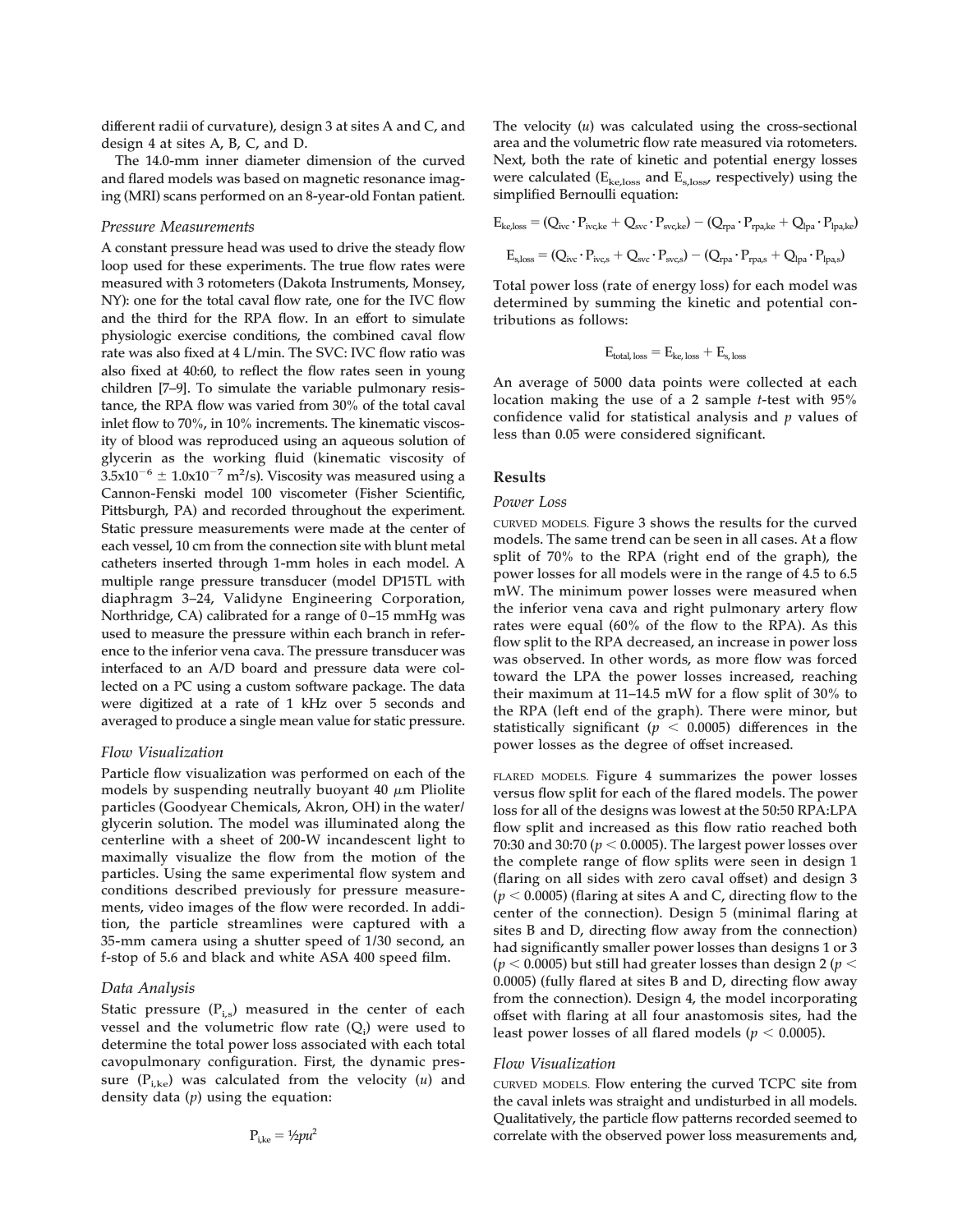

*Fig 3. Power loss versus flow split to the RPA for all curved models.* 

*Fig 4. Power loss versus flow split to the RPA for all flared models.* **in addition, they provided an explanation for the observed losses. The photographs of the curved 0.5 diameter offset model in Figures 5 and 6 show the extreme flow splits studied (70% and 30% of the total caval inlet flow to the RPA, respectively) and are typical of all the curved offset models. As the flow split to the RPA decreased from 70% to 30%, there was more direct interaction between the incoming flows from the caval inlets. As more flow from the IVC was directed counter to the curve of the IVC anastomosis (that is, toward the LPA), a region of flow separation appeared at the intersection of the IVC and the RPA. The detachment of this flow from the IVC-RPA wall resulted in a region of flow separation that significantly increased in size as the flow split to the LPA increased.** 

**As the flow rate to the LPA increased, the fluid from the IVC was forced to turn around the sharp angle created by the curved anastomosis site. This was the origin of separation that occupied the lower wall of the LPA between the caval inlets as seen in Figure 6. When the majority of the flow exits through the RPA there is a region of recirculating fluid between the caval inlets (Fig 5). This recirculation zone appeared to be a function of the distance between caval inlets, increasing as the distance increased. As the percentage of flow to the RPA decreased, this recirculation zone between caval inlets appears to constrict the IVC inlet flow in conjunction with the separation region which develops at the IVC-RPA anastomosis (Fig 6).** 

**The zero offset curved model had the greatest amount of flow disturbance of all the models. Strong helical flow was produced at the connection and continued as the fluid traveled along the pulmonary artery branches. This helical flow was most apparent in the zero-diameter model, but could also be detected to a less extent in the other curved offset models.** 

**The impingement of the IVC inlet flow on the superior RPA wall was evident in all flow splits and all models (Fig 6). The location on the superior RPA wall where impingement occurred appeared to move toward the LPA as the percentage of flow to the LPA increased. The opposite was true for the** 



**impingement of the SVC flow onto the inferior wall of the LPA but it was less apparent probably because of the constantly lower SVC flow rate compared to the IVC flow rate.** 

**FLARED MODELS. Sharma and associates [5] have previously shown that the addition of caval offset to straight models produced less disturbed flow which corresponded to lower power losses. The reduced flow disturbance and resultant decrease in power losses was also true in the flared models. Figure 7 shows the collision of caval inlets at a 50:50 flow split in flared design 1. The caval collision yielded a strong vortex in the center of the connection that switched between a clockwise and counter-clockwise rotation. This intense recirculation produced some helical flow that extended into the pulmonary arteries.** 

**Figure 8 shows the particle streamlines with 30% of the flow toward the RPA in flared design 3. Although the flaring in this model directed caval inlets towards the** 



 *model with flow splits: IVC:SVC 60:40 and RPA:LPA 70:30. Fig 5. Particle flow visualization of a curved 0.5 diameter offset*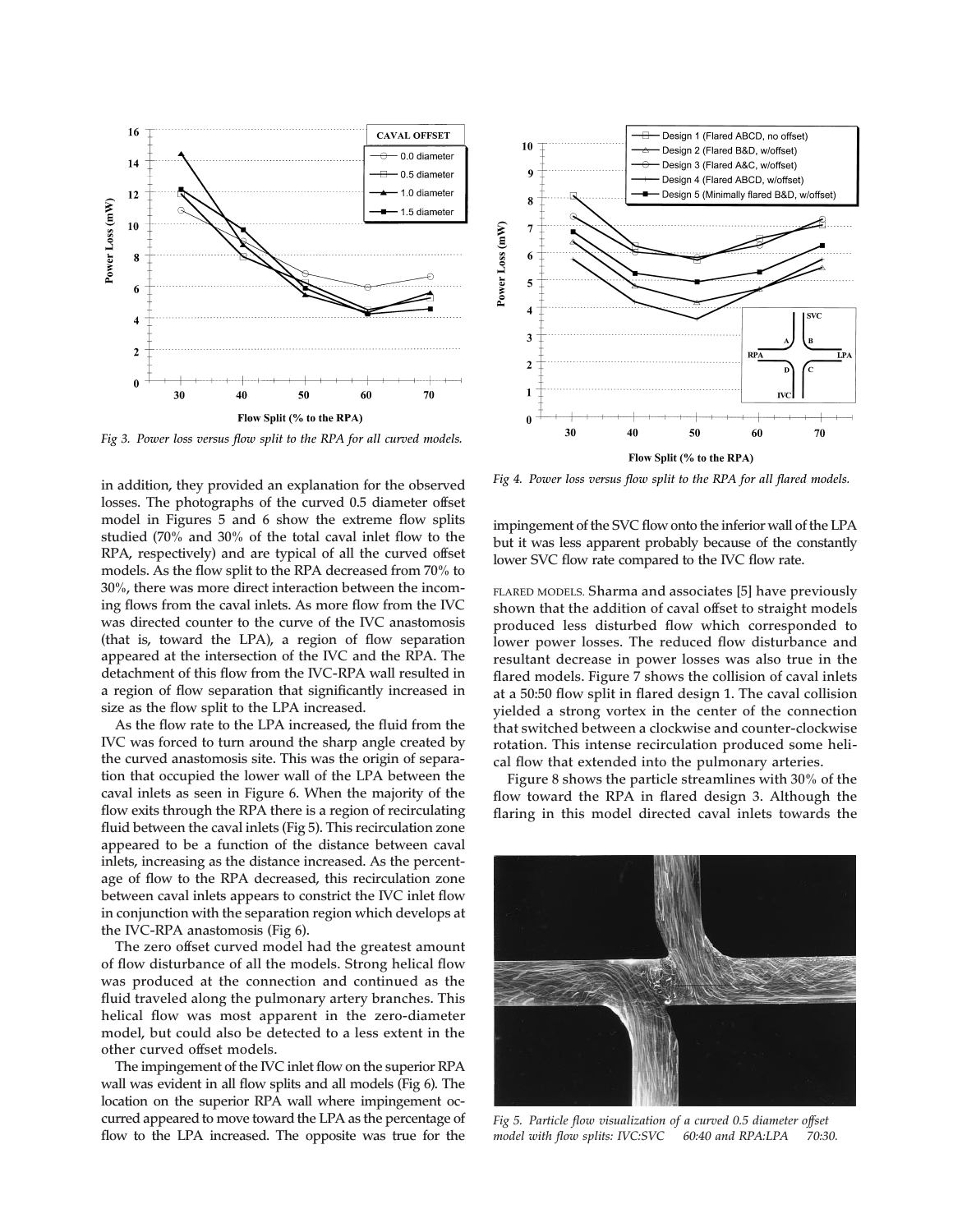

 *model with flow splits: IVC:SVC 60:40 and RPA:LPA 30:70. Fig 6. Particle flow visualization of a curved 0.5 diameter offset* 

 **RPA:LPA 70:30 flow split almost all of the flow from the center of the connection, the flow did not follow the flare at the IVC/LPA junction (site C). A flow separation region was established at the IVC/LPA junction and along the inferior RPA wall at the IVC/RPA 90° junction (site D). Thus, the flow from the IVC impinged on the superior RPA wall and split into two streams. The point of impingement varied with varying flow splits, moving right as increasing flow was forced toward the RPA. At the IVC traveled to the RPA leaving a very large separation region at flared site C. The separation zone along the inferior RPA wall was largest at the RPA:LPA 30:70 flow split, and was less defined, but never disappeared as flow toward the RPA increased.** 

 **9 shows design 2 at a RPA:LPA flow split 70:30. The flow Unlike design 3 (flaring at sites A and C, directing flow to the center of the connection), the flaring in designs 2 and 5 appeared to direct the inlet caval flows away from each other avoiding direct collision of the inlet flows. Figure patterns in designs 2 and 5 were similar to those in design 3. With respect to as more flow was forced toward the LPA, the flow from the IVC impinged on the superior RPA wall forcing it to split into two streams, flowing left and right. Conversely, at the RPA:LPA 70:30 flow split, the flow from the SVC impinged on the inferior LPA wall. Unlike design 3, in designs 2 and 5, there was no prominent region of separation in the region between caval inlets as seen in Figure 8. While the flow from the IVC had to still divide and travel around a small separation region toward the LPA in designs 2 and 5, this flow channel from the IVC to the LPA did not encroach on the flow from the SVC nearly as much as in design 3.** 

**The flow visualization results of flared design 4 (Fig 10), were similar to flared design 2 (Fig 9, flaring at sites B and D, directing flow away from the connection) with respect to the effect of the IVC flow impinging on the superior wall of the RPA. In design 4, there was a small recirculation region between the caval inlets and some fluid separation at the IVC/RPA anastomosis. This separation region was greatest when 30% of flow exited the RPA, but was minimal at 70% of flow to the RPA. Unlike design 3,** 



 *sides with zero offset) model with flow splits: IVC:SVC 60:40 and RPA:LPA 50:50. Fig 7. Particle flow visualization of flared design 1 (flaring on all* 

**there were no obvious flow separation regions along the superior wall of the LPA distal to the connection. It also appeared that there was less restriction to SVC flow than that seen in design 3 (Fig 8).** 

#### **Comment**

#### *Curved Models*

**The curved models were made with the inferior vena cava curved toward the right pulmonary artery and the superior cava toward the left. This explains why the power losses were lowest when the percentage of flow going to the RPA matched that entering from the IVC (60% of the total caval flow). In this case, all of the flow from the IVC follows the natural curve of the vessel toward the RPA, and all of the flow from the SVC follows the natural curve of the vessel toward the LPA. At this flow split the power losses were comparable to those in the flared** 



 *SVC 60:40 and RPA:LPA 30:70. Fig 8. Particle flow visualization of flared design 3 (flaring at sites A and C with one diameter offset) model with flow splits: IVC:*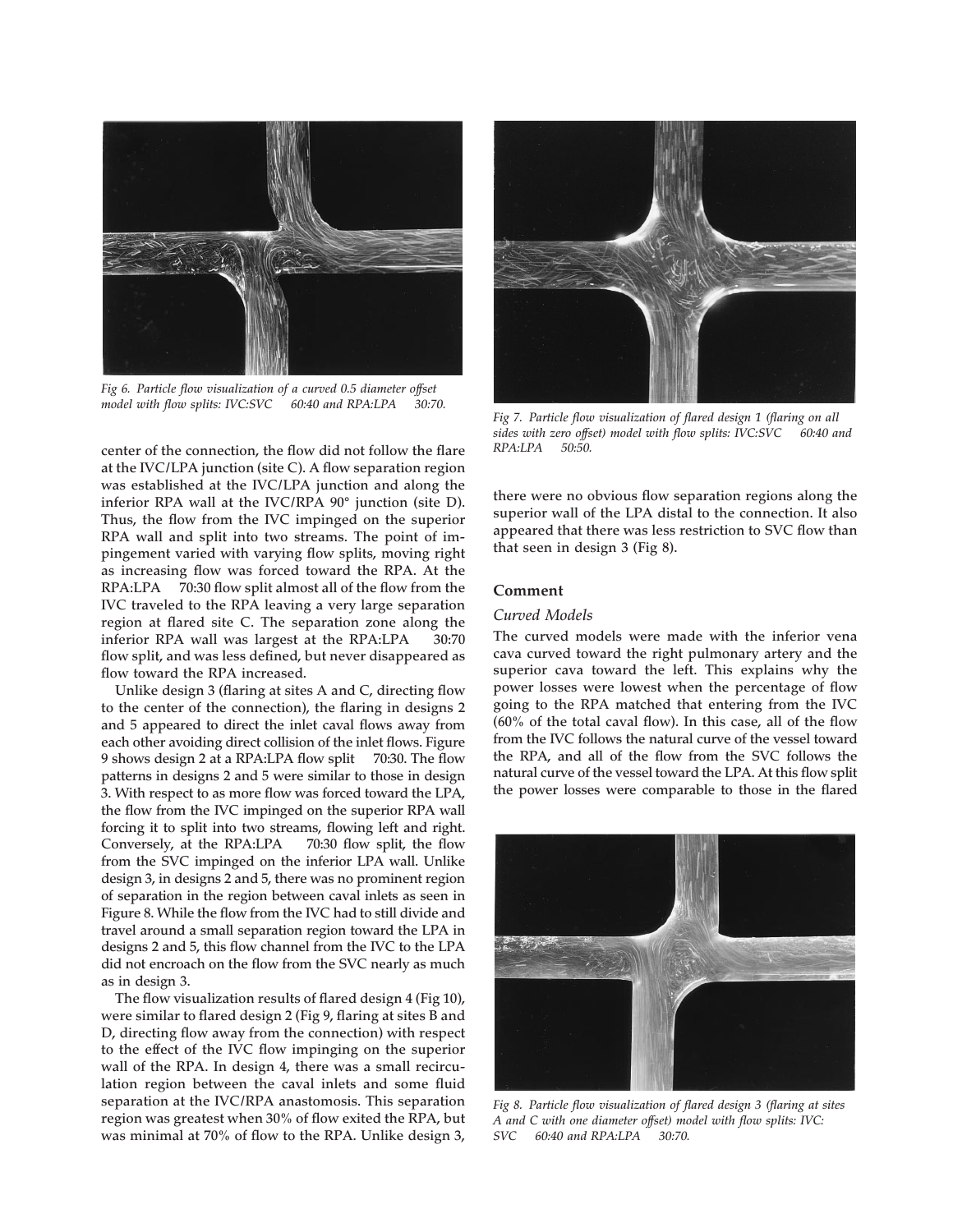

 *60:40 and RPA:LPA 70:30. Fig 9. Particle flow visualization of flared design 2 (flaring at sites B and D with one diameter offset) model with flow splits: IVC:SVC* 

 **models at RPA:LPA 30:70 are greater than the losses seen models 50:50 RPA:LPA flow split (4 –6 mW). Based on the comparison of the power loss results with particle flow visualization, the increasing losses with decreasing RPA flow rates can be attributed to the forced collision of the incoming flows and the development of a separation region at the connection site of the IVC to both pulmonary arteries. With increasing flow to the LPA, the IVC flow was directed around an unnatural angle toward the left instead of the curved path down the RPA. The power losses in these in any of the flared models at any flow split (11–14.5 mW). This is most likely due to the turning of the flow around a sharp corner (mainly IVC to LPA and to some extent SVC to RPA) resulting in flow separation, and to the helical nature of the flow field initiated in the connection site and propelled down the pulmonary arteries. Clinically, the flow split to each pulmonary artery can not be accurately determined or predicted preoperatively. Therefore curving the vessel preferentially toward one lung can not be considered a reliable design for a range of pulmonary flow splits.** 

#### *Flared Models*

**The flared design 1 (Fig 7) with flaring at all connection sites combined with zero offset had the greatest power losses of all flared designs studied (Fig 4). However, it had lower power losses than previous straight 90 degree models studied [5], and is still an efficient alternative. The addition of offset is an important factor for further energy conservation. This was confirmed by flow visualization, which indicated that the extra power losses in the zerooffset flared model were caused by the caval inlet collision and resulting fluid disturbance.** 

**The model with the second largest power losses was design 3 (Fig 8), which is flared only at sites A and C. The flaring in this model directs the caval inlet flows towards the center of the anastomosis, causing a direct collision of inlet flow. Because of this geometry, the usual benefit of offset (reduced caval inlet collision) is negated and the losses resemble those measured in design 1 (flaring without offset).** 

**In designs 2 and 5, the results showed that the larger**  curvature of design 2 (radius  $\approx$  10 mm) was beneficial in **hemodynamic efficiency. The flared connections in these models appear to direct the inlet caval flows away from each other avoiding significant collision of the inlet flows but still allowing adequate mixing. The introduction of flaring allowed vena caval flow to transition to the pulmonary arteries more smoothly with reduced flow restriction compared to previous straight 90 degree connections. As a result, less IVC flow encroaches into the SVC flow. The greater radius of curvature of the flare in design 2 provides a smoother flow channel for the SVC than in design 5, thus reducing the IVC to LPA and SVC flow interaction even further. The slightly larger radius of curvature explains why the power losses in design 2 (fully flared) are lower than in design 5 (minimally flared).** 

**Design 4 had the least power loss of any of the flared designs, and would appear to incorporate the best traits of the previous 4 flared models. The flaring in this model used the greater of the two radii of curvature examined in designs 2 and 5, reducing flow restriction at the connection site. Flaring on all sides of the anastomosis provided a smooth transition of flow to the pulmonary arteries over the full range of flow splits. Flaring in addition to a 1-diameter caval offset decreased power losses by decreasing the formation of secondary flow fields and decreasing frictional (viscous) losses. This power loss reduction was also independent of pulmonary resistance. Even at the extreme flow splits (70% and 30% to the RPA), flaring at all sites was more hemodynamically efficient than comparable models without flaring.** 

#### *Limitations*

**This study was conducted using rigid glass models and does not address the effects of compliance on the power losses in an in vivo situation. The results for these rigid models are not expected to differ greatly from the physiologic ones. Although the nonlinear and visco-elastic properties of the vessels may have effects on the details of the local flow patterns, the local fluid dynamics will only** 



 *60:40 and RPA:LPA 50:50. Fig 10. Particle flow visualization of flared design 4 (flaring on all sides with one diameter offset) model with flow splits: IVC:SVC*